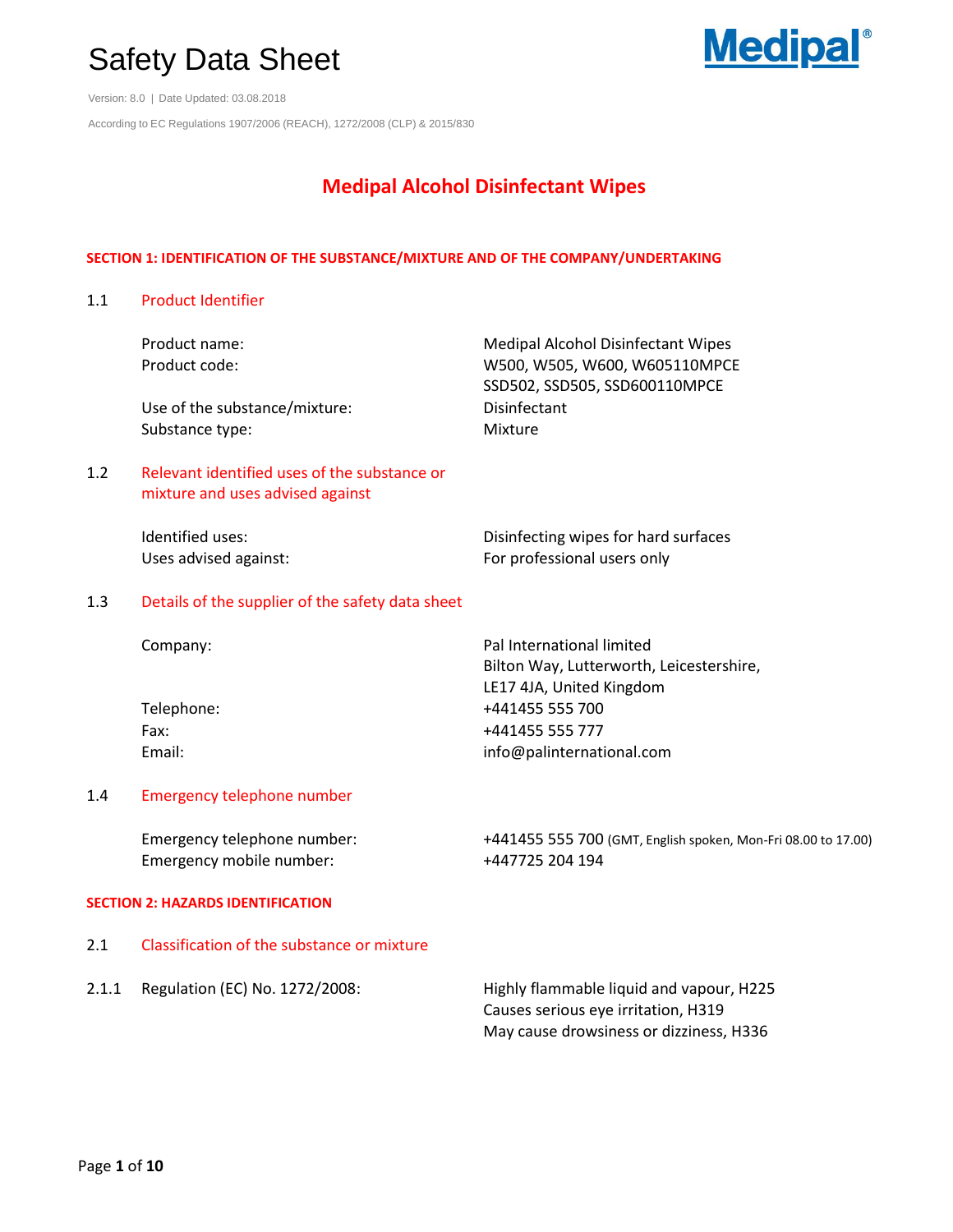

Version: 8.0 | Date Updated: 03.08.2018 According to EC Regulations 1907/2006 (REACH), 1272/2008 (CLP) & 2015/830

### 2.2.1 Label elements

Contains: Propan-2-ol

Hazard pictogram(s):

Product name: The Medipal Alcohol Disinfectant Wipes



| Signal word(s):                       | Danger                                                                                                                                                                                                                                                                                                                                                                                                                                                                                                                  |
|---------------------------------------|-------------------------------------------------------------------------------------------------------------------------------------------------------------------------------------------------------------------------------------------------------------------------------------------------------------------------------------------------------------------------------------------------------------------------------------------------------------------------------------------------------------------------|
| Hazard statement(s):                  | H225: Highly flammable liquid and vapour<br>H319: Causes serious eye irritation<br>H336: May cause drowsiness or dizziness                                                                                                                                                                                                                                                                                                                                                                                              |
| Precautionary statement(s):           | P210: Keep away from heat, hot surfaces, sparks, open<br>flames and other ignition sources. No smoking<br>P305 + 351 + 338: IF IN EYES: Rinse cautiously with water<br>for several minutes. Remove contact lenses, if present<br>and easy to do. Continue rinsing.<br>P337 + 313: If eye irritation persists: Get medical<br>advice/attention.<br>P233: Keep container tightly closed.<br>P370 + 378: In case of fire: Use carbon dioxide, a dry<br>powder, sprayed water, an alcohol resistant foam for<br>extinction. |
| Supplemental hazard information (EU): | Contains Propan-2-ol                                                                                                                                                                                                                                                                                                                                                                                                                                                                                                    |

2.3 Other hazards: Cause 3.3 Other hazards: Repeated exposure may cause skin dryness or cracking.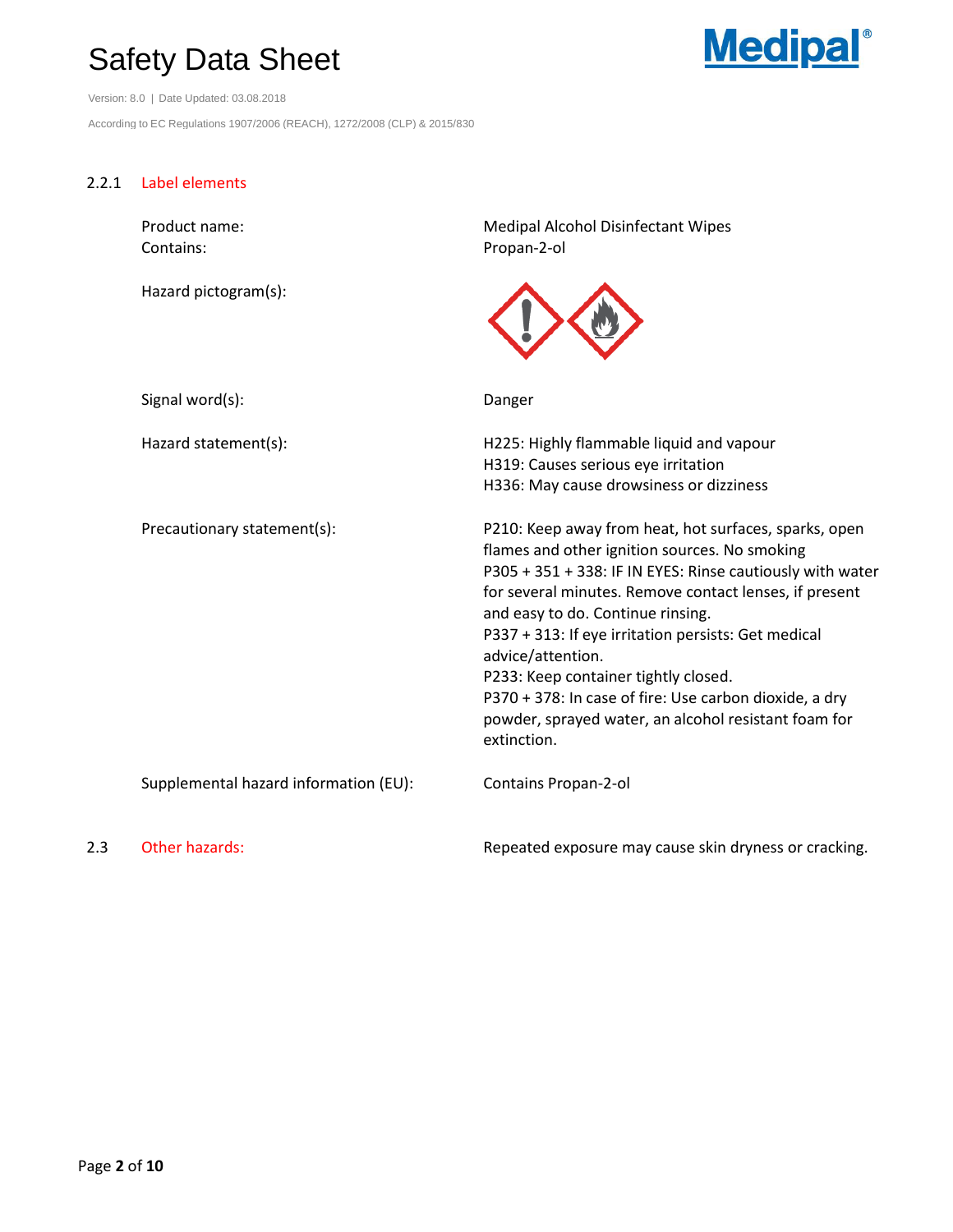

Version: 8.0 | Date Updated: 03.08.2018 According to EC Regulations 1907/2006 (REACH), 1272/2008 (CLP) & 2015/830

### **SECTION 3: COMPOSITION/INFORMATION ON INGREDIENTS**

#### 3.1 Mixtures

Hazardous components EC Classification No. 1272/2008

| <b>Chemical Name</b> | CAS-No.               | Classification      | Concentration |
|----------------------|-----------------------|---------------------|---------------|
|                      | EC-No.                | (Regulation (EC) No | [%]           |
|                      | REACH No.             | 1272/2008)          |               |
| Propan-2-ol          | 67-63-0               | Flam Lig.2, H225    | 70%           |
|                      | 200-661-7             | Eye Irrit.2, H319   |               |
|                      | 01-2119457558-25-xxxx | STOT SE3, H336      |               |
|                      |                       |                     |               |

For the full text of the H-statements mentioned in this section, see Section 16

#### **SECTION 4: FIRST AID MEASURES**

### 4.1 Description of first aid measures

|     | Inhalation:                                                                   | IF INHALED: Obtain medical attention for symptoms of<br>difficulty of breathing |
|-----|-------------------------------------------------------------------------------|---------------------------------------------------------------------------------|
|     | Skin contact:                                                                 | IF ON SKIN: Rinse with plenty of water.                                         |
|     | Eye contact:                                                                  | IF IN EYE: Rinse with plenty of water.                                          |
|     | Ingestion:                                                                    | IF SWALLOWED: Rinse mouth. Get medical attention if<br>symptoms occur.          |
| 4.2 | Most important symptoms and effects, both<br>acute and delayed                | See section 11 for more detailed information on health<br>effects and symptoms. |
| 4.3 | Indication of any immediate medical attention<br>and special treatment needed | Treat symptomatically.                                                          |

#### **SECTION 5: FIREFIGHTING MEASURES**

| 5.1 | <b>Extinguishing media</b>      |                                                                                                               |  |  |
|-----|---------------------------------|---------------------------------------------------------------------------------------------------------------|--|--|
|     | Suitable extinguishing media:   | In the event of fire, use specifically suitable extinguishing<br>agents appropriate for the surrounding fire. |  |  |
|     | Unsuitable extinguishing media: | High volume water jet                                                                                         |  |  |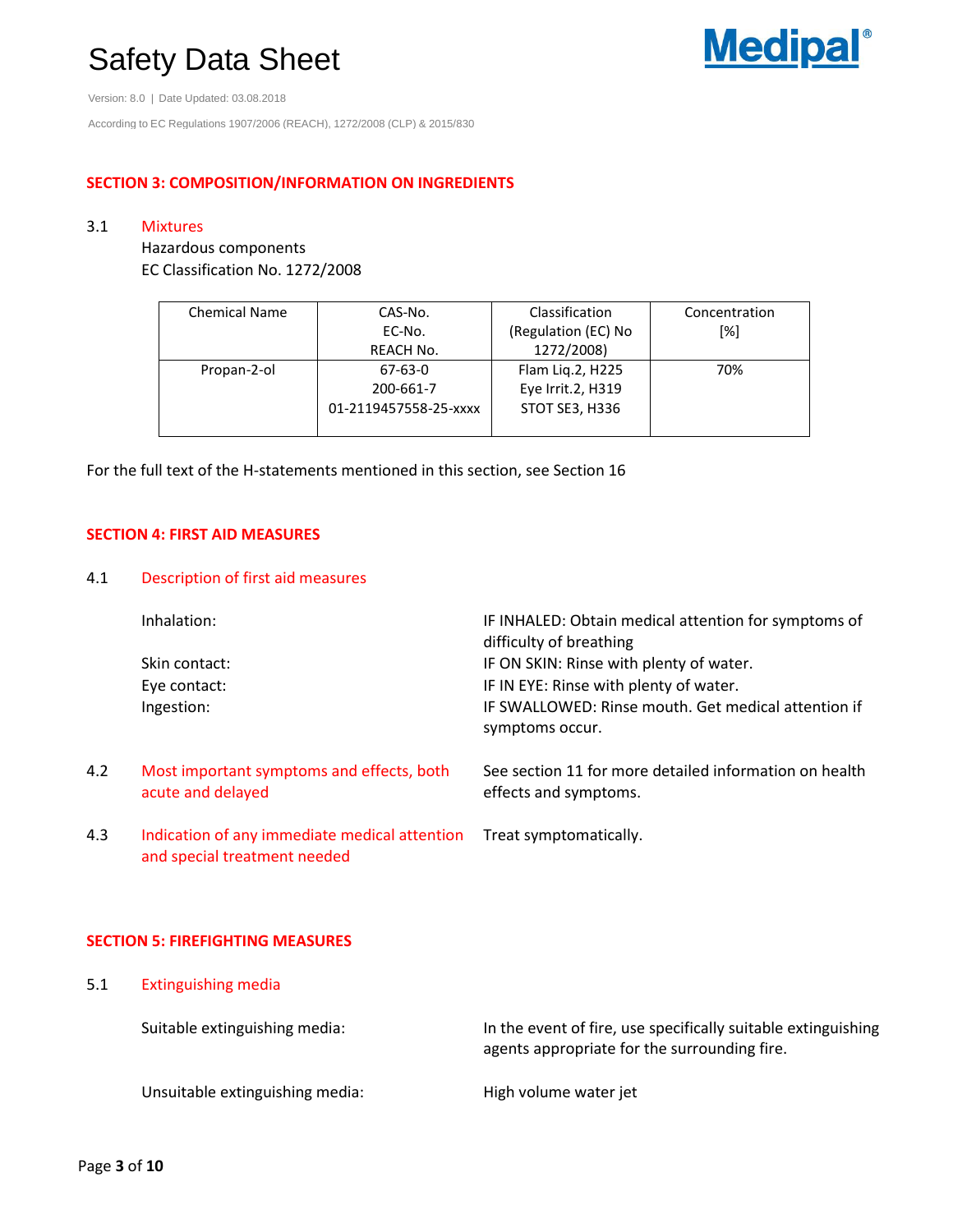

Version: 8.0 | Date Updated: 03.08.2018

 $5.3$ 

According to EC Regulations 1907/2006 (REACH), 1272/2008 (CLP) & 2015/830

#### 5.2 Special hazard arising from the substance or mixture

| Specific hazard during firefighting:<br>Hazardous combustion products: | Keep away from heat and source of ignition.<br>Decomposition products may include the following<br>materials:<br>Carbon oxides<br>Nitrogen oxides<br>Sulphur oxides<br>Oxides of phosphorus |
|------------------------------------------------------------------------|---------------------------------------------------------------------------------------------------------------------------------------------------------------------------------------------|
| Advice for firefighters                                                |                                                                                                                                                                                             |

### Special protective equipment for firefighters Use personal protective equipment

### **SECTION 6: ACCIDENTAL RELEASE MEASURES**

| 6.1 | Personal precautions, protective equipment<br>and emergency procedures |                                                                                                                                                                                                                                                                       |
|-----|------------------------------------------------------------------------|-----------------------------------------------------------------------------------------------------------------------------------------------------------------------------------------------------------------------------------------------------------------------|
|     | Advice for non-emergency personnel:                                    | Remove all sources of ignition. Ensure cleanup is<br>conducted by trained personnel. Refer to protective<br>measures listed in section 7 & 8.                                                                                                                         |
|     | Advice for emergency responders:                                       | If specialized clothing is required to deal with the<br>spillage, take note of any information in section 8 on<br>suitable and unsuitable materials.                                                                                                                  |
| 6.2 | <b>Environmental precautions</b>                                       |                                                                                                                                                                                                                                                                       |
|     | Environmental precautions:                                             | Do not allow contact with soil, surface or ground water.                                                                                                                                                                                                              |
| 6.3 | Methods and material for containment and<br>cleaning up                |                                                                                                                                                                                                                                                                       |
|     | Methods for cleaning up:                                               | Eliminate all ignition sources if safe to do so. Stop any<br>leak if safe to do so. Contain spillage and then collect<br>with non-combustible absorbent material and place in<br>container for disposal according to local / national<br>regulation (see section 13). |

### 6.4 Reference to other sections

See section 1 for emergency contact information For personal protection see section 8 See section 13 for additional waste treatment information.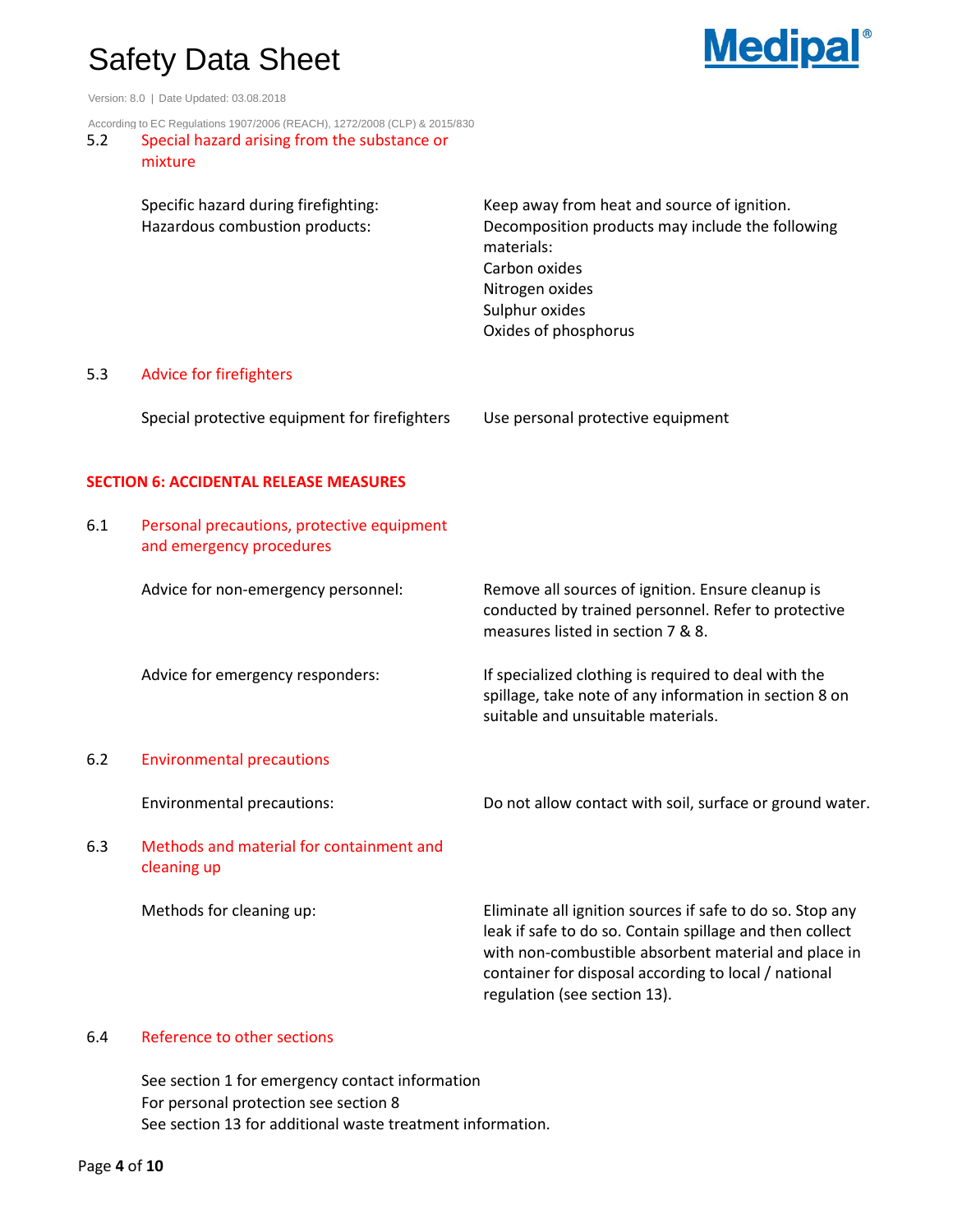

Version: 8.0 | Date Updated: 03.08.2018 According to EC Regulations 1907/2006 (REACH), 1272/2008 (CLP) & 2015/830

### **SECTION 7: HANDLING & STORAGE**

| 7.1 | Precautions for safe handling                                   |                                                                                                                                                                                                       |
|-----|-----------------------------------------------------------------|-------------------------------------------------------------------------------------------------------------------------------------------------------------------------------------------------------|
|     | Advice on safe handling:                                        | Use only with adequate ventilation. Wash hands<br>thoroughly after use when product is used frequently.                                                                                               |
|     | Hygiene measures:                                               | Handle in accordance with good industrial hygiene and<br>safety practice. Wash face, hands and any exposed skin<br>thoroughly after handling if the product is used<br>frequently.                    |
| 7.2 | Conditions for safe storage, including any<br>incompatibilities |                                                                                                                                                                                                       |
|     | Requirements for storage areas and<br>containers:               | Keep away from oxidizing agents. Keep out of reach of<br>children. Keep container tightly closed. Keep away from<br>heat, hot surfaces, sparks, open flames and other<br>ignition sources. No smoking |
|     | Storage temperature:                                            | $-10^{\circ}$ C to 40 $^{\circ}$ C                                                                                                                                                                    |
| 7.3 | Specific end uses                                               |                                                                                                                                                                                                       |

Specific use(s): Specific use(s): Wet wipe. Manual process for cleaning.

### **SECTION 8: EXPOSURE CONTROL/PERSONAL PROTECTION**

### 8.1 Control parameters

### 8.1.1 Occupational Exposure Limits

| CAS-No. | Components  | Value type (form of<br>exposure) | Control parameters                | Update | <b>Basis</b> |
|---------|-------------|----------------------------------|-----------------------------------|--------|--------------|
| 67-63-0 | Propan-2-ol | <b>STEL</b>                      | 500ppm<br>1,250 mg/m <sup>3</sup> |        | NIOSH REL    |

### 8.1.2 Biological limit value

| CAS-No. | name<br>substance is | <b>parameters</b><br>Control | Sampling time | Update |
|---------|----------------------|------------------------------|---------------|--------|
|         |                      |                              |               |        |

### 8.2 Exposure controls

8.2.1 Appropriate engineering controls Good ventilation should be sufficient to control worker exposure to airborne contamination.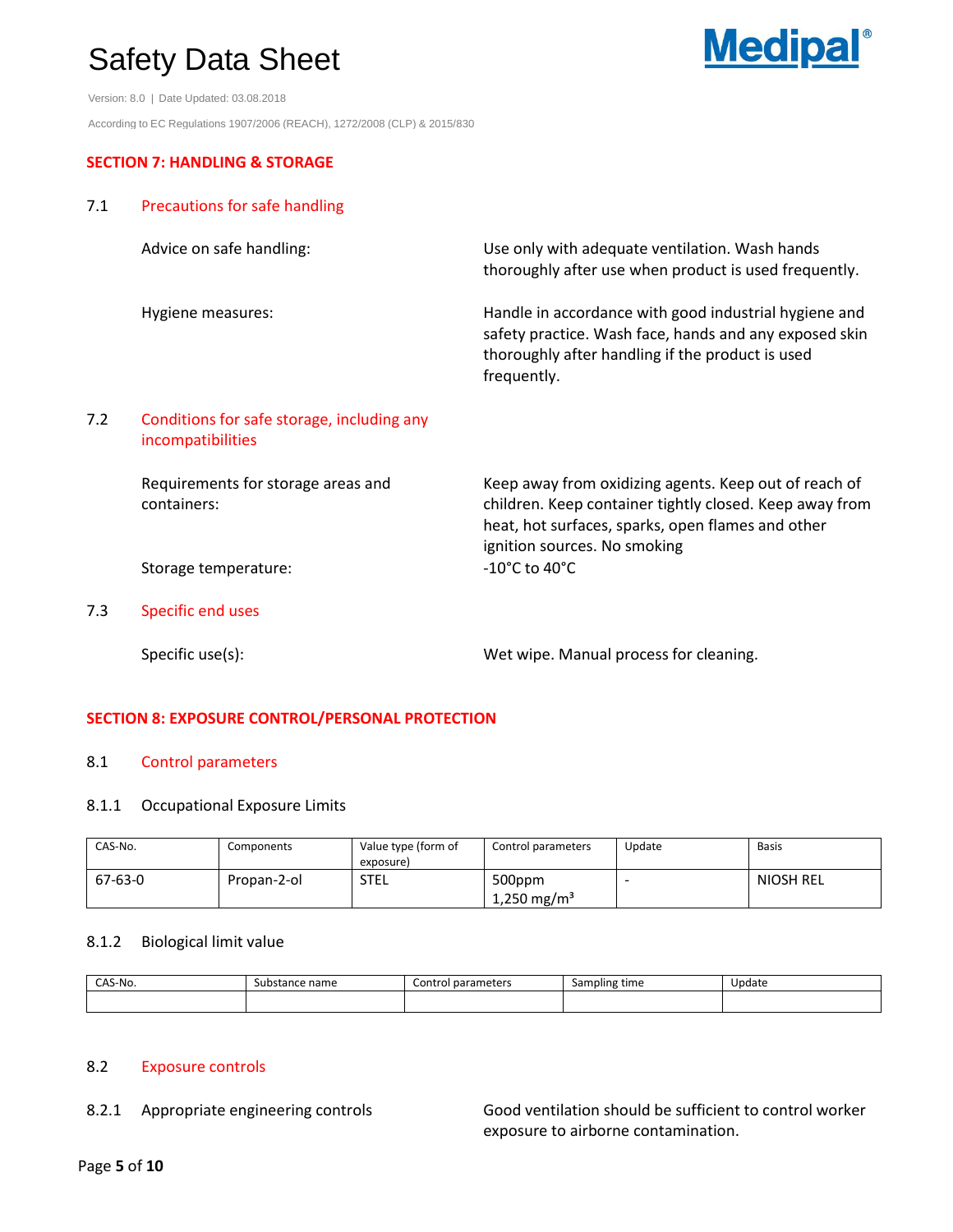Version: 8.0 | Date Updated: 03.08.2018

According to EC Regulations 1907/2006 (REACH), 1272/2008 (CLP) & 2015/830



### 8.2.2 Personal protection equipment

|       | Eye/face protection                    | No special protective equipment required.                                                   |
|-------|----------------------------------------|---------------------------------------------------------------------------------------------|
|       | Skin protection                        | No special protective equipment required.<br>For prolonged users please use nitrile gloves. |
|       | Respiratory protection                 | No special protective equipment required.                                                   |
|       | Thermal hazard                         | No special protective equipment required.                                                   |
| 8.2.3 | <b>Environmental Exposure Controls</b> | Consider the provision of contamination around the<br>storage vessels. Do not flush.        |

### **SECTION 9: PHYSICAL AND CHEMICAL PROPERTIES**

### 9.1 Information on basic physical and chemical

| Appearance                                  | Wet Nonwoven wipe material                              |
|---------------------------------------------|---------------------------------------------------------|
| Colour                                      | White                                                   |
| Odour                                       | Alcoholic odour                                         |
| <b>Odour Threshold</b>                      | No data available                                       |
| рH                                          | $6.5 - 7.5$                                             |
| Melting Point/Freezing point                | $-20^{\circ}$ C                                         |
| Initial boiling point and boiling range     | 79.5°C                                                  |
| Flash point                                 | 20°C (Abel closed cup method)                           |
| Evaporation rate                            | No data available                                       |
| Flammability (solid, gas)                   | The mix is considered to be easily flammable under      |
|                                             | Directive 2001/59/EC.                                   |
| Upper/lower flammability or explosive limit | No data available                                       |
| Vapour pressure                             | Ca. 48hPa (20°C)                                        |
| Vapour density                              | No data available                                       |
| Relative density                            | $0.785 - 0.875 + (-0.01)$ cm <sup>3</sup>               |
| Solubility(ies)                             | Soluble in cold water and hot water.                    |
| Partition coefficient: n-octanol/water      | Log Kow 0.05 (OECD Test guidance 107) Literature value. |
| Auto-ignition temperature                   | Ca. 425°C                                               |
| Decomposition temperature                   | No data available                                       |
| Viscosity                                   | 2.41 mPa.s (Dynamic viscosity determined at 20°C.)      |
| <b>Explosive properties</b>                 | No data available                                       |
| Oxidising properties                        | No data available                                       |
|                                             |                                                         |

### 9.2 Other information Christian Christian Modata available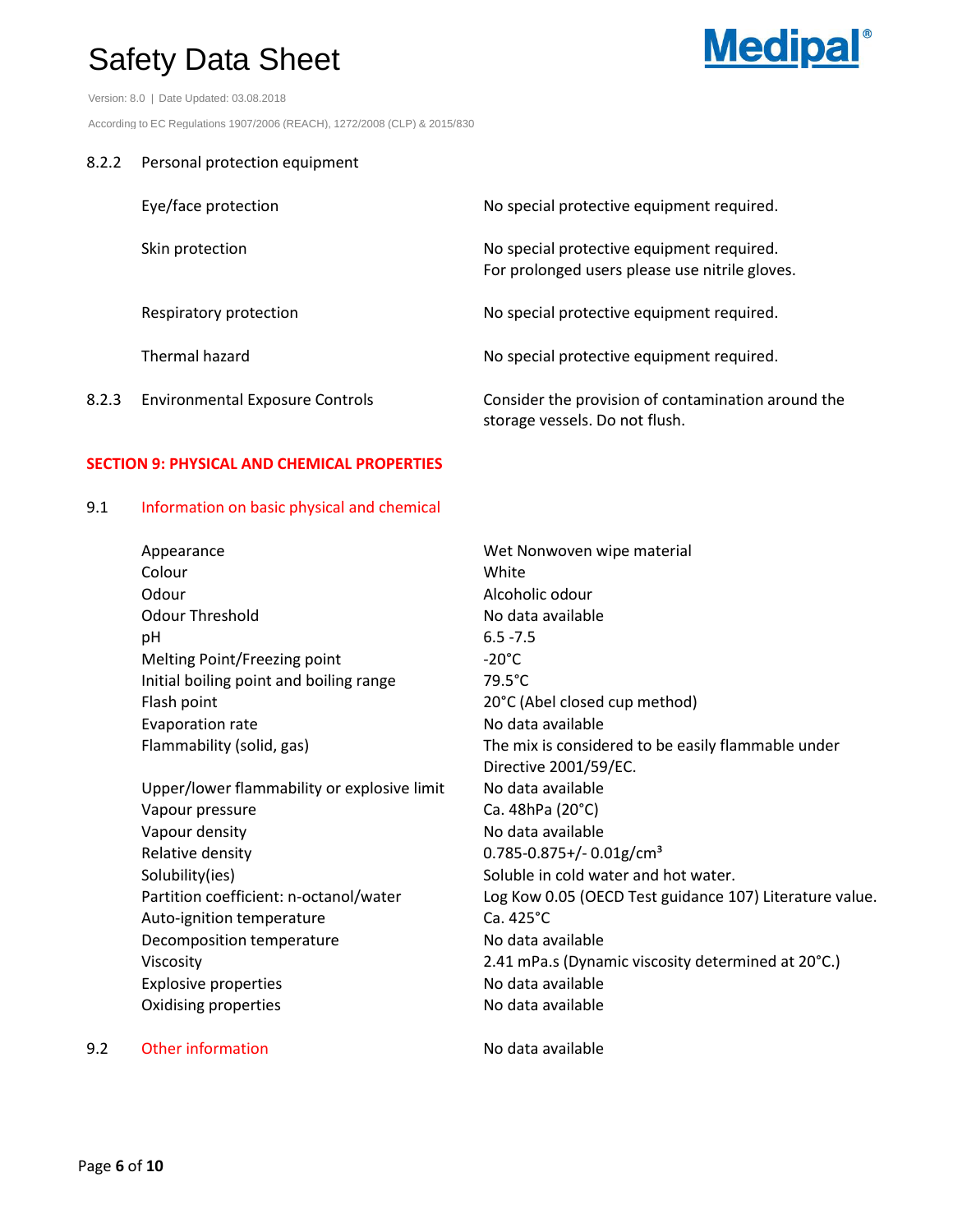

Version: 8.0 | Date Updated: 03.08.2018 According to EC Regulations 1907/2006 (REACH), 1272/2008 (CLP) & 2015/830

### **SECTION 10: STABILITY AND REACTIVITY**

| 10.1 | Reactivity                         | No dangerous reaction known under conditions of<br>normal use.                                                                               |
|------|------------------------------------|----------------------------------------------------------------------------------------------------------------------------------------------|
| 10.2 | <b>Chemical stability</b>          | Stable under normal conditions.                                                                                                              |
| 10.3 | Possibility of hazardous reactions | No dangerous reaction known under conditions of<br>normal use.                                                                               |
| 10.4 | Conditions to avoid                | Extreme heat, flames and sparks.                                                                                                             |
| 10.5 | Incompatible materials             | Strong acids and oxidizing agents.                                                                                                           |
| 10.6 | Hazardous decomposition product(s) | Decomposition products may include the following<br>materials:<br>Carbon oxides<br>Nitrogen oxides<br>Sulphur oxides<br>Oxides of phosphorus |

### **SECTION 11: TOXICOLOGICAL INFORMATION**

### 11.1 Information on toxicological effect

Information on likely routes of exposure Eye contact and skin contact.

Acute Toxicity

| Ingestion                         | There is no data available for this product. |
|-----------------------------------|----------------------------------------------|
| Inhalation                        | May cause drowsiness or dizziness.           |
| Skin contact                      | There is no data available for this product. |
| Eye contact                       | There is no data available for this product. |
| Skin corrosion/irritation         | There is no data available for this product. |
| Serious eye damage/irritation     | There is no data available for this product. |
| Respiratory or skin sensitisation | There is no data available for this product. |
| Germ cell mutagenicity            | There is no data available for this product. |
| Carcinogenicity                   | There is no data available for this product. |
| Reproductive toxicity             | There is no data available for this product. |
| STOT – single exposure            | There is no data available for this product. |
| STOT - repeated exposure          | There is no data available for this product. |
| Aspiration hazard                 | There is no data available for this product. |
|                                   |                                              |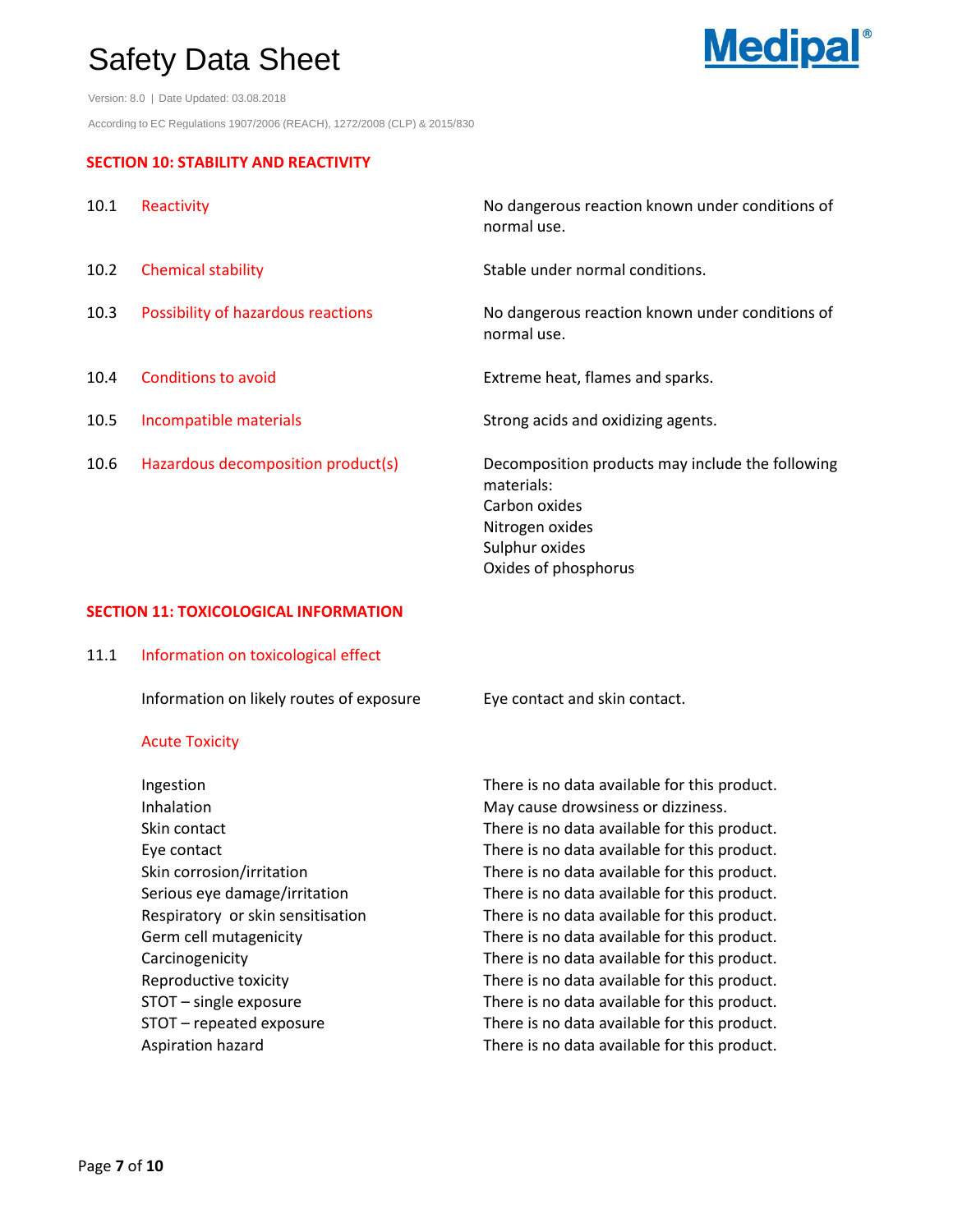

Version: 8.0 | Date Updated: 03.08.2018 According to EC Regulations 1907/2006 (REACH), 1272/2008 (CLP) & 2015/830

### **SECTION 12: ECOLOGICAL INFORMATION**

| 12.1 | <b>Toxicity</b>                            | No data available                                                                                                                                                                                 |
|------|--------------------------------------------|---------------------------------------------------------------------------------------------------------------------------------------------------------------------------------------------------|
| 12.2 | Persistence and degradability              | 53% (Exposure Time: 5d), readily biodegradable                                                                                                                                                    |
| 12.3 | <b>Bioaccumulative potential</b>           | No data available                                                                                                                                                                                 |
| 12.4 | Mobility in soil                           | No data available                                                                                                                                                                                 |
| 12.5 | <b>Result of PBT and vPvB assessment</b>   | This mixture contains no components considered to be<br>either persistent, bioaccumulative and toxic (PBT), or<br>very persistent and very bioaccumulative (vPvB) at levels<br>of 0.1% or higher. |
| 12.6 | Other adverse effects                      | Do not flush.                                                                                                                                                                                     |
|      | <b>SECTION 13: DISPOSAL CONSIDERATIONS</b> |                                                                                                                                                                                                   |
| 13.1 | Waste treatment methods                    | Where possible recycling is preferred to disposal or<br>incineration. If recycling is not practicable, dispose of in<br>compliance with local regulation.                                         |
| 13.2 | <b>Additional Information</b>              | None known.                                                                                                                                                                                       |

### **SECTION 14: TRANSPORT INFORMATION**

This product is classified as dangerous goods for transport with regards to the transport regulations.

### Land transport (ADR/AND/RID)

| 14.1 | UN number                                                                  | UN3175                                                    |
|------|----------------------------------------------------------------------------|-----------------------------------------------------------|
| 14.2 | UN proper shipping name                                                    | "Solids containing flammable liquid", n.o.s (propan-2-ol) |
| 14.3 | Transport hazard class(es)                                                 | 4.1                                                       |
| 14.4 | Packaging group                                                            | Ш                                                         |
| 14.5 | Environmental hazards                                                      | No                                                        |
| 14.6 | Special precautions for user                                               | Not applicable.                                           |
| 14.7 | Transport in bulk according to Annex II of<br>MARPOL73/78 and the IBC code | Not applicable.                                           |
|      |                                                                            |                                                           |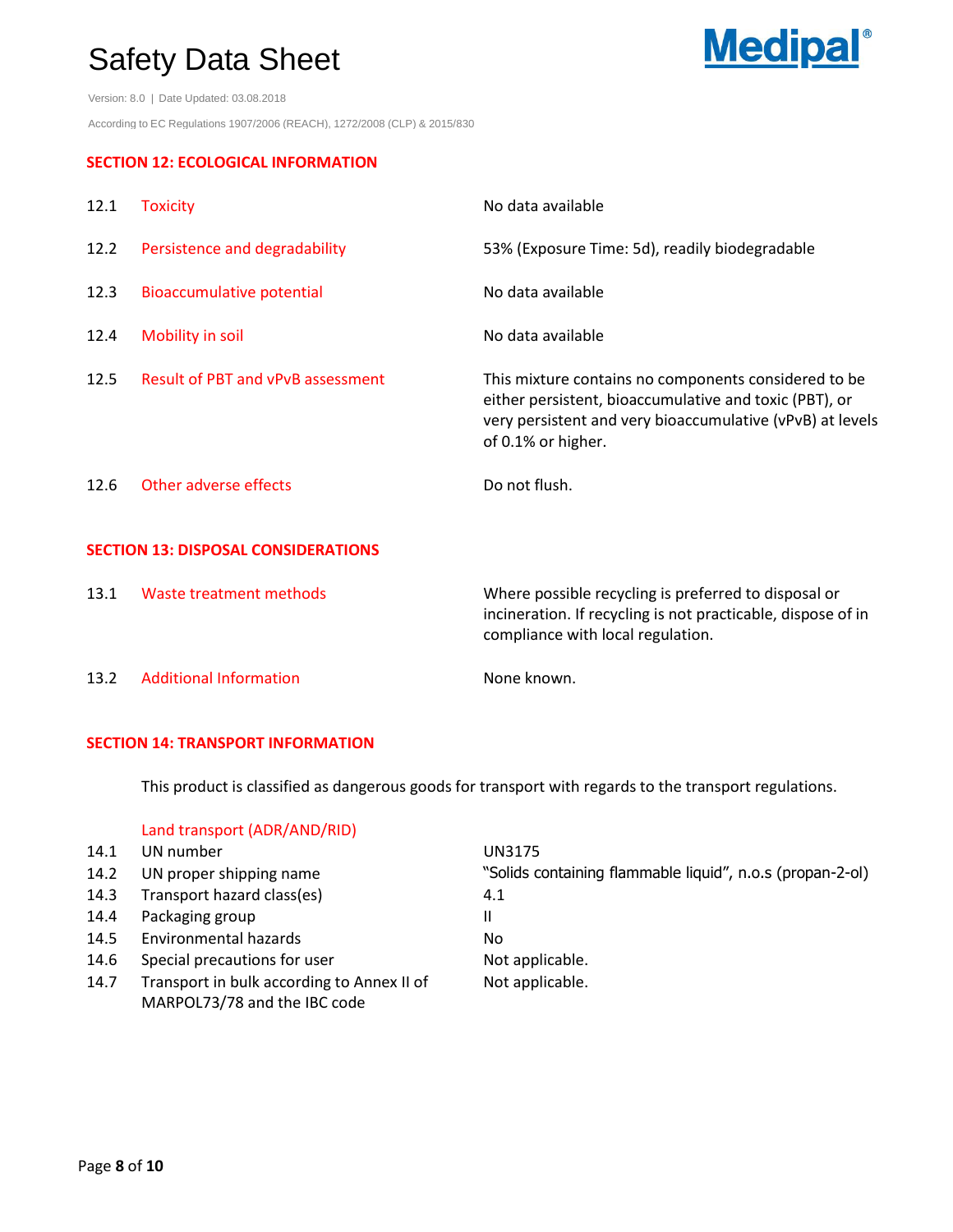

Version: 8.0 | Date Updated: 03.08.2018

According to EC Regulations 1907/2006 (REACH), 1272/2008 (CLP) & 2015/830

### Sea transport (IMDG/IMO)

| 14.1 | UN number                                  | <b>UN3175</b>                                             |
|------|--------------------------------------------|-----------------------------------------------------------|
| 14.2 | UN proper shipping name                    | "Solids containing flammable liquid", n.o.s (propan-2-ol) |
| 14.3 | Transport hazard class(es)                 | 4.1                                                       |
| 14.4 | Packaging group                            | Ш                                                         |
| 14.5 | Environmental hazards                      | No.                                                       |
| 14.6 | Special precautions for user               | Not applicable.                                           |
| 14.7 | Transport in bulk according to Annex II of | Not applicable.                                           |
|      | MARPOL73/78 and the IBC code               |                                                           |
|      |                                            |                                                           |
|      | Air Transport (IATA)                       |                                                           |
| 14.1 | UN number                                  | <b>UN3175</b>                                             |
| 14.2 | UN proper shipping name                    | "Solids containing flammable liquid", n.o.s (propan-2-ol) |
| 14.3 | Transport hazard class(es)                 | 4.1                                                       |
| 14.4 | Packaging group                            | $\mathbf{H}$                                              |
| 14.5 | Environmental hazards                      | No.                                                       |
| 14.6 | Special precautions for user               | Not applicable.                                           |
| 14.7 | Transport in bulk according to Annex II of | Not applicable.                                           |

#### **SECTION 15: REGULATORY INFORMATION**

MARPOL73/78 and the IBC code

| 15.1 | Safety, health and environmental<br>regulations/legislation specific for the<br>substance or mixture | According to detergents regulation EC 648/2004<br>Contains 70% Isopropanol. According to<br>DSD(67/548/EC), DPD(1999/45/EC) and<br>CLP(1272/2008/EC) The product contains propanol and<br>has the following hazard phrase associated with the<br>product. H225: Highly flammable liquid and vapour. |
|------|------------------------------------------------------------------------------------------------------|-----------------------------------------------------------------------------------------------------------------------------------------------------------------------------------------------------------------------------------------------------------------------------------------------------|
| 15.2 | Chemical safety assessment                                                                           | This product contains substances for which chemical                                                                                                                                                                                                                                                 |

safety assessment is still required.

### **SECTION 16: OTHER INFORMATION**

### Full text of H-statements

| H225: | Highly flammable liquid and vapour |
|-------|------------------------------------|
| H319: | Causes serious eye irritation      |
| H336: | May cause drowsiness or dizziness  |